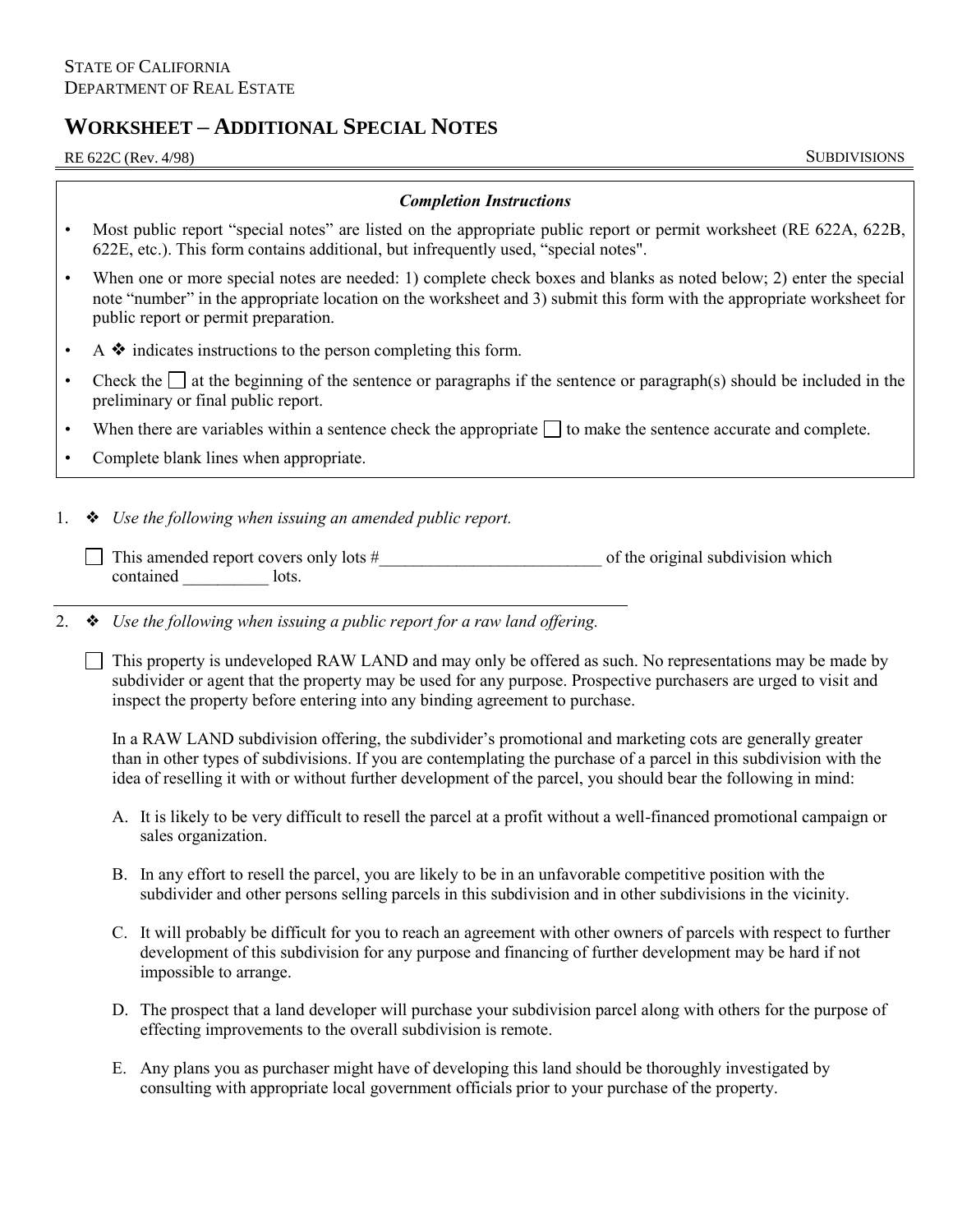- 3. ❖ *Use the following when CC&Rs provide a "right of first refusal."*
	- The declaration of restrictions for the subdivision contains a provision commonly known as a "right of first refusal."

 whether or not to buy your property. Purchasers should consider whether a buyer will be willing to hold his offer In effect, it gives the the same terms that you have the option to buy your property on the same terms that you have been offered by a bona fide purchaser. Any such offer you receive from a third person must be taken subject to this provision and held in abeyance for days until the decides decides open during this period or until the exercises the exercises the exercises the exercises the exercises the exercises the exercises the exercises the exercises the exercises the exercises the exercises the exercises of  $\frac{$ option to purchase. The option given to the to purchase your property may affect your ability to obtain FHA financing. The total contract the set of the set of the set of the set of the set of the set of the set of the set of the set of the set of the set of the set of the set of the set of the set of purchase will continue until the expiration of the declaration of restrictions even though the subdivision is sold out.

4. ❖ *Use the following when sales are by real property sales contracts or leases.* 

|   |   | Transfer of the interest to the purchaser may be by a $\Box$ real property sales contract $\Box$ lease. Your rights and<br>responsibilities are governed by the specific terms of the $\Box$ contract $\Box$ lease. You should read the entire<br>lease. The $\Box$ contract $\Box$ lease includes the following provisions:<br>contract [                                                                                                                                                                                                                                                                                                                                                                                                                                                                                                              |
|---|---|---------------------------------------------------------------------------------------------------------------------------------------------------------------------------------------------------------------------------------------------------------------------------------------------------------------------------------------------------------------------------------------------------------------------------------------------------------------------------------------------------------------------------------------------------------------------------------------------------------------------------------------------------------------------------------------------------------------------------------------------------------------------------------------------------------------------------------------------------------|
|   |   | You cannot assign or transfer the $\Box$ contract $\Box$ lease without the written consent of the<br>seller<br>your landlord.<br>If you do not pay your installments on time, you may lose your property and all money<br>you have paid in.                                                                                                                                                                                                                                                                                                                                                                                                                                                                                                                                                                                                             |
|   |   | The seller $\Box$ Your landlord may enter and inspect your property.                                                                                                                                                                                                                                                                                                                                                                                                                                                                                                                                                                                                                                                                                                                                                                                    |
|   |   | Before signing, you should read and thoroughly understand all loan documents.                                                                                                                                                                                                                                                                                                                                                                                                                                                                                                                                                                                                                                                                                                                                                                           |
| 5 | ❖ | Use the following when subdivider is offering short term financing at a reduced interest rate.                                                                                                                                                                                                                                                                                                                                                                                                                                                                                                                                                                                                                                                                                                                                                          |
|   |   | The marketing program for this subdivision includes provisions for short term financing at interest rates lower<br>than those currently available from the usual sources of mortgage financing. These loans will be due and payable<br>years. You should anticipate having to refinance the loan at that time. There can be no assurance<br>in full in<br>that the then-prevailing interest rates for mortgage financing will be lower than current rates or that money will be<br>readily available for mortgage financing at that time. Before entering into this financing arrangement, you should<br>give careful consideration to all factors which may affect your ability to refinance the balance of the interim loan<br>when it comes due. If you are unable to pay off the interim loan, you could lose your property through<br>foreclosure. |

 6. ❖ *Use the following note when we are required to place special provisions in the CC&Rs to allow the subdivider to take advantage of such financing.* 

To secure financing for this subdivision acceptable for acquisition by  $\Box$  (Federal National Mortgage Association)  $\Box$  (Federal Home Loan Mortgage Corporation), it has been necessary for the subdivider to incorporate into the declaration of restrictions and other management instruments, provisions which give the mortgage lender a voice in the affairs of the homeowner's association and in the management and operation of the subdivision which a lender does not ordinarily have.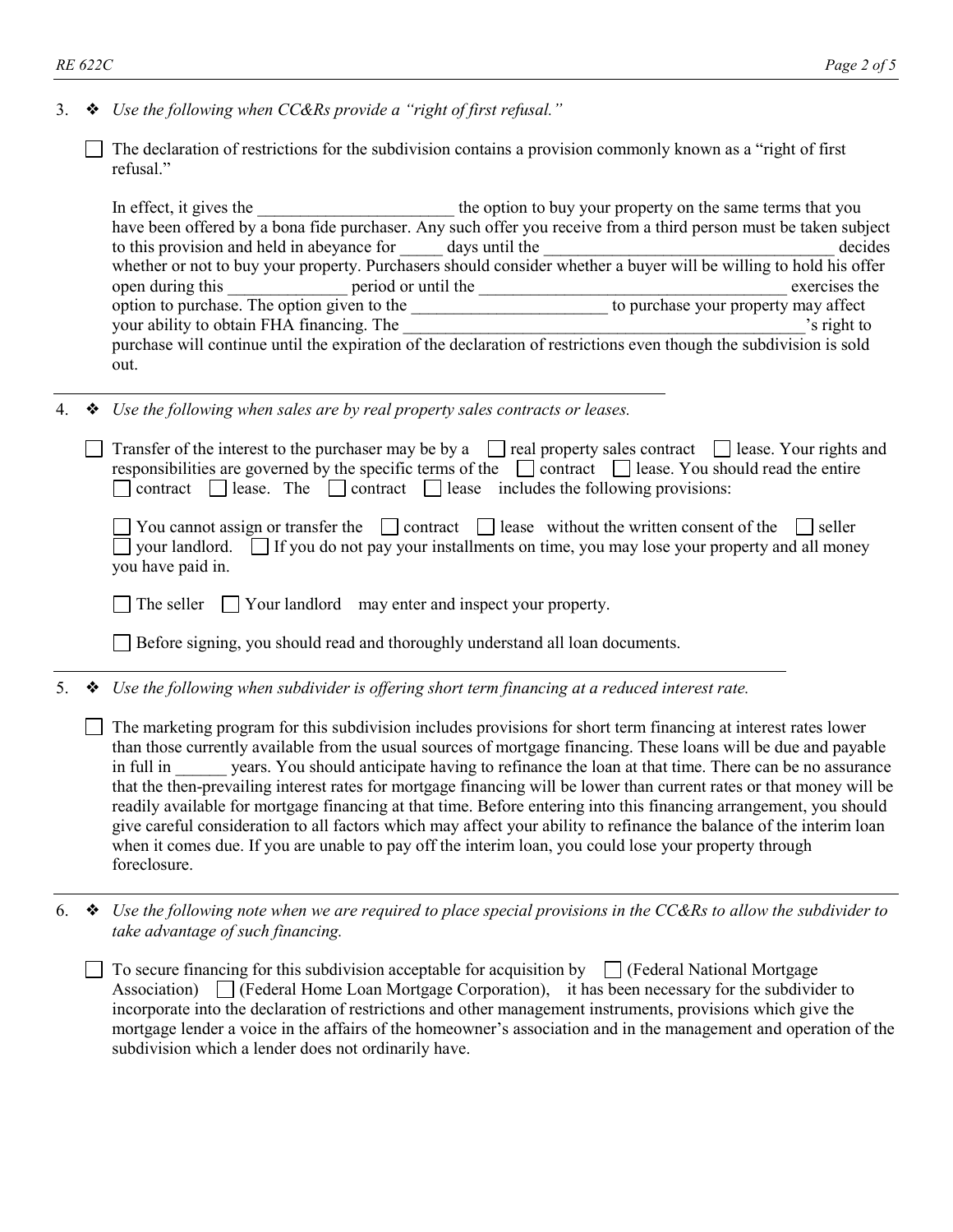## 7. ❖ *Use the following when issuing all inclusive deed of trust (wrap around).*

 All-inclusive (wrap around) Deed of Trust: The subdivider intends to offer the use of all-inclusive second deeds of trust in financing sales of lots in this subdivision. You should determine if other financing plans are acceptable to the subdivider or if you are obligated to use the subdivider's financing plan. If other plans are acceptable to the subdivider or if you are obligated to use the subdivider's financing plan. If other plans are acceptable, you may be able to obtain your loan from the lending source of your choice.

 If you accept the subdivider's financing plan, the amount of the promissory note secured by the second deed of deed of trust. It will be the obligation of the subdivider as beneficiary under the all-inclusive deed of trust to make the first deed of trust. trust on the property that your purchase will include the unpaid balance of the promissory note secured by the first the payments due on the promissory note secured by the first deed of trust. Part of each of your regular payments to the subdivider on the all-inclusive deed of trust is to be forwarded by the subdivider to the beneficiary under

## The beneficiary is  $\mathbf{F}$ . If

 the subdivider fails to make a payment to the beneficiary of the first deed of trust, the beneficiary can foreclose on the property even though you have made all of the payments for which you are obligated. To preclude this first deed of trust, you may make your payments under the all-inclusive deed of trust directly to the beneficiary of the first deed of trust under the terms of the all-inclusive deed of trust. The all-inclusive deed of trust provides for possibility, provision has been made to furnish you with notice of any failure of the subdivider to make a payment due on the first deed of trust. Upon receipt of notice of a failure to the subdivider to make payments due under the a monetary penalty in the case of a late payment and the entire outstanding balance of the all-inclusive deed of trust may be due and payable in case of sale of the property by you.

Prior to entering into the financing plan of the subdivider, you should carefully study the terms of the all-inclusive deed of trust and the attendant instruments. If you are unable to understand your rights and your obligations under the financing plan, then it is recommended that you discuss the plan with your attorney or with a knowledgeable officer of a financial institutional with whom you are acquainted.

8. ❖ *Use the following Anti-Speculation Addendum to the purchase contract.* 

Anti-Speculation Addendum to Purchase Contract: There is an addendum to the contract to purchase to be executed by the buyer of a living unit in this subdivision under which the buyer warrants that he is buying the unit for occupancy as his principal residence. Under this addendum, buyer is also called upon to agree that seller shall have the right to repurchase the unit from buyer on terms which will give seller the benefit of any unrealized appreciation of the property if buyer breaches certain provisions of the addendum. In the event of a dispute on the question of buyer's breach, the matter shall be submitted to arbitration for a decision.

9. ❖ *Use the following when using all inclusive deed of trust for sale to cooperative.* 

 The developer intends to use an all-inclusive deed of trust in financing the sale of this project to the cooperative of the developer sponsor lender as beneficiary under the all-inclusive deed of trust to make the payments due on the promissory notes secured by the other underlying deeds of trust. Part of each of the regular payments made by the cooperative corporation to the  $\Box$  developer  $\Box$  sponsor  $\Box$  lender on the allinclusive deed of trust is to be forwarded by the  $\Box$  developer  $\Box$  sponsor  $\Box$  lender to the beneficiaries of corporation. The amount of the promissory note secured by the all-inclusive deed of trust on the project will include the unpaid balances of the promissory notes secured by underlying deeds of trust. It will be the obligation the other underlying deeds of trust.

The other beneficiaries are

If the developer sponsor lender fails to make payments to the beneficiaries of these underlying deeds of trust, the beneficiaries can foreclose on the project even though you have made all of the payments for which you are obligated under your lease. To preclude this possibility, a provision has been made to furnish the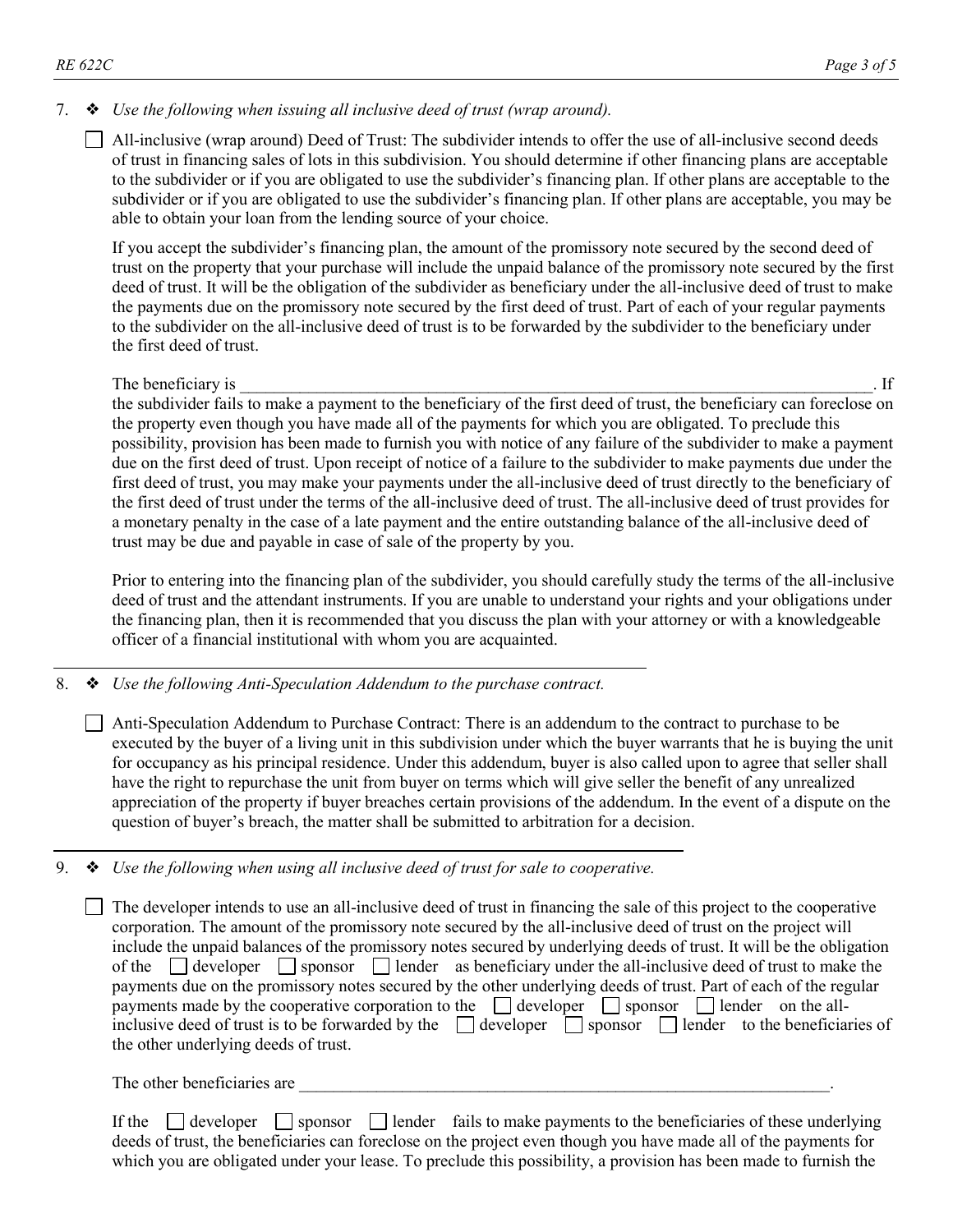|               | cooperative corporation with notice of any failure of the $\Box$ developer $\Box$ sponsor $\Box$ lender to make<br>payments due on these deeds of trust. Upon receipt of notice of a failure of the $\Box$ developer $\Box$ sponsor<br>I lender to make payments due under these deeds of trust, the cooperative corporation may make payments<br>under the all-inclusive deed of trust directly to the beneficiaries of the other underlying deeds of trust under the<br>terms of the all-inclusive deed of trust. $\Box$ The all-inclusive deed of trust provides for a monetary penalty in the<br>case of a late payment and the entire outstanding balance of the all-inclusive deed of trust may be due and payable<br>if |
|---------------|--------------------------------------------------------------------------------------------------------------------------------------------------------------------------------------------------------------------------------------------------------------------------------------------------------------------------------------------------------------------------------------------------------------------------------------------------------------------------------------------------------------------------------------------------------------------------------------------------------------------------------------------------------------------------------------------------------------------------------|
|               |                                                                                                                                                                                                                                                                                                                                                                                                                                                                                                                                                                                                                                                                                                                                |
| 10. $\bullet$ | Use the following when issuing a stock cooperative public report.                                                                                                                                                                                                                                                                                                                                                                                                                                                                                                                                                                                                                                                              |
|               | "Revenue and Taxation Code Section 2188.7, effective January 1, 1981, requires the County Assessor to<br>separately assess the value of each member's right of exclusive occupancy in a stock cooperative project upon<br>receipt of a written request which has been submitted by or approved by the governing body of the cooperative<br>corporation.                                                                                                                                                                                                                                                                                                                                                                        |
|               | The conditions that must be satisfied before separate assessment of individual interest in the stock cooperative<br>project are set forth in Section 2188.7. In order for there to be separate assessments in a tax year beginning on<br>July 1, a request satisfying all of the statutory conditions must be received by the county assessor at least 60 days<br>prior to the lien date (March 1) of that year. Having once been separately assessed, interests in a stock cooperative<br>project continue to be separately assessed in subsequent tax years.                                                                                                                                                                 |
|               | Until the assessor begins separate assessments of stock cooperative interests, the assessment against members by<br>the stock cooperative corporation will include an amount for the payment of property taxes in accordance with the<br>tax allocation schedule included in the governing instruments for the subdivision."                                                                                                                                                                                                                                                                                                                                                                                                   |
| 11. $\bullet$ | Use the following when issuing on a project consisting of both residential and commercial unit.                                                                                                                                                                                                                                                                                                                                                                                                                                                                                                                                                                                                                                |
|               | This $\Box$ condominium $\Box$ planned development project is a combination residential and commercial project.<br>The non-residential portion of the project comprises 15 percent or more of the total square footage of all the units.<br>Under Internal Revenue Regulation Section 1.5284(b), the homeowners' association does not qualify as a tax-<br>exempt organization, and the California Franchise Tax Board has taken the same position. Therefore, the taxable<br>income of the association will be subject to federal income taxation and state bank and corporation tax.                                                                                                                                         |
|               | If the HOA is not a corporation, the last four words, "bank and corporation tax", must be deleted and the<br>Note:<br>words "income tax" used instead.                                                                                                                                                                                                                                                                                                                                                                                                                                                                                                                                                                         |
|               | 12. $\bullet$ Use the following in condominium projects filed under the provisions of §11108.5(a)(2)(D) B&P Code.                                                                                                                                                                                                                                                                                                                                                                                                                                                                                                                                                                                                              |

 The subdivider of this project has not furnished any financial guarantees that any residential units other than those in this building (describe) \_\_\_\_\_\_\_\_\_\_\_\_\_\_\_\_\_\_\_\_\_\_\_\_\_\_\_\_\_\_\_\_\_\_\_\_\_\_\_\_\_\_\_\_\_\_\_\_\_\_\_\_\_\_\_\_\_\_ building number \_\_\_\_\_\_\_\_\_\_\_\_\_\_\_\_\_\_\_\_\_\_\_\_\_\_\_\_\_\_\_\_\_\_\_\_\_\_\_\_\_\_\_\_\_\_\_\_\_\_\_\_ will be completed.  $\Box$ 

If the subdivider does not complete the remaining residential units within the estimated completion schedules or the units are not completed in exact accordance with the recorded condominium plan, the interest you purchase in this project may not be qualified for refinancing which would make the unit you purchase unmarketable.

Prior to entering into this transaction, you should consult an attorney for advice.